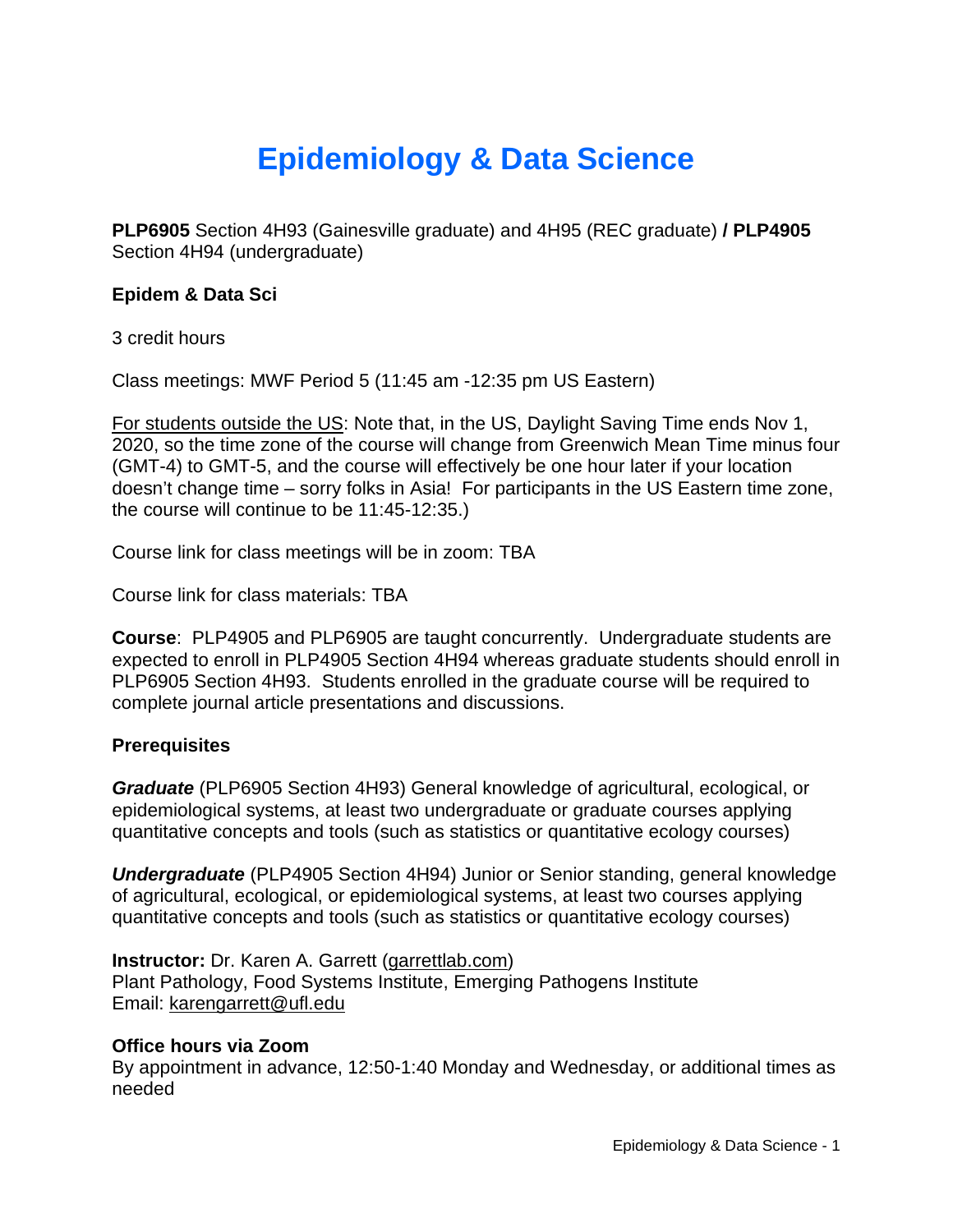#### **Course overview**

Plant disease epidemiology addresses how interactions among plants, pathogens, vectors, the abiotic environment, and human decision-making result in the occurrence of plant disease and the spread of plant pathogens. Epidemiology also represents the interface between plant pathology and other disciplines, such as meteorology, social sciences, and ecoinformatics.

This course addresses classical approaches to epidemiology as well as frontiers that make use of new big data opportunities and artificial intelligence. The course provides an introduction to the R programming environment, data science applications in epidemiology and epidemiological analyses using R. The course includes a combination of lectures to provide background information, discussion of current literature, computational analysis workshops to illustrate concepts, and individual projects to allow participants to apply ideas to systems that particularly interest them.

In the individual projects, each participant will select a disease (or disease complex) of particular interest, assemble a portfolio of epidemiological information related to that disease (or similar diseases, if data are sparse), prepare a short proposal including an experimental design to collect important new data related to the disease, analyze (real or simulated) results from that proposal, and evaluate regional management strategies for the disease in an epidemiological synthesis.

The course emphasizes concepts and use of existing tools, while at the same time it will offer a basis for the development of new epidemiological tools for participants interested in further steps.

#### **Course learning objectives**

Participants who have completed this course will be able to…

- $\div$  explain and apply general epidemiological concepts, such as disease progress over time, pathogen dispersal, sampling strategies, and spatial analyses
- broadly understand and discuss journal articles addressing plant disease epidemiology
- $\div$  design basic epidemiological studies, in designed experiments and observational studies
- $\div$  apply epidemiological concepts to the design of disease management across scales
- broadly understand and discuss applications of artificial intelligence in plant disease management
- analyze basic epidemiological studies using R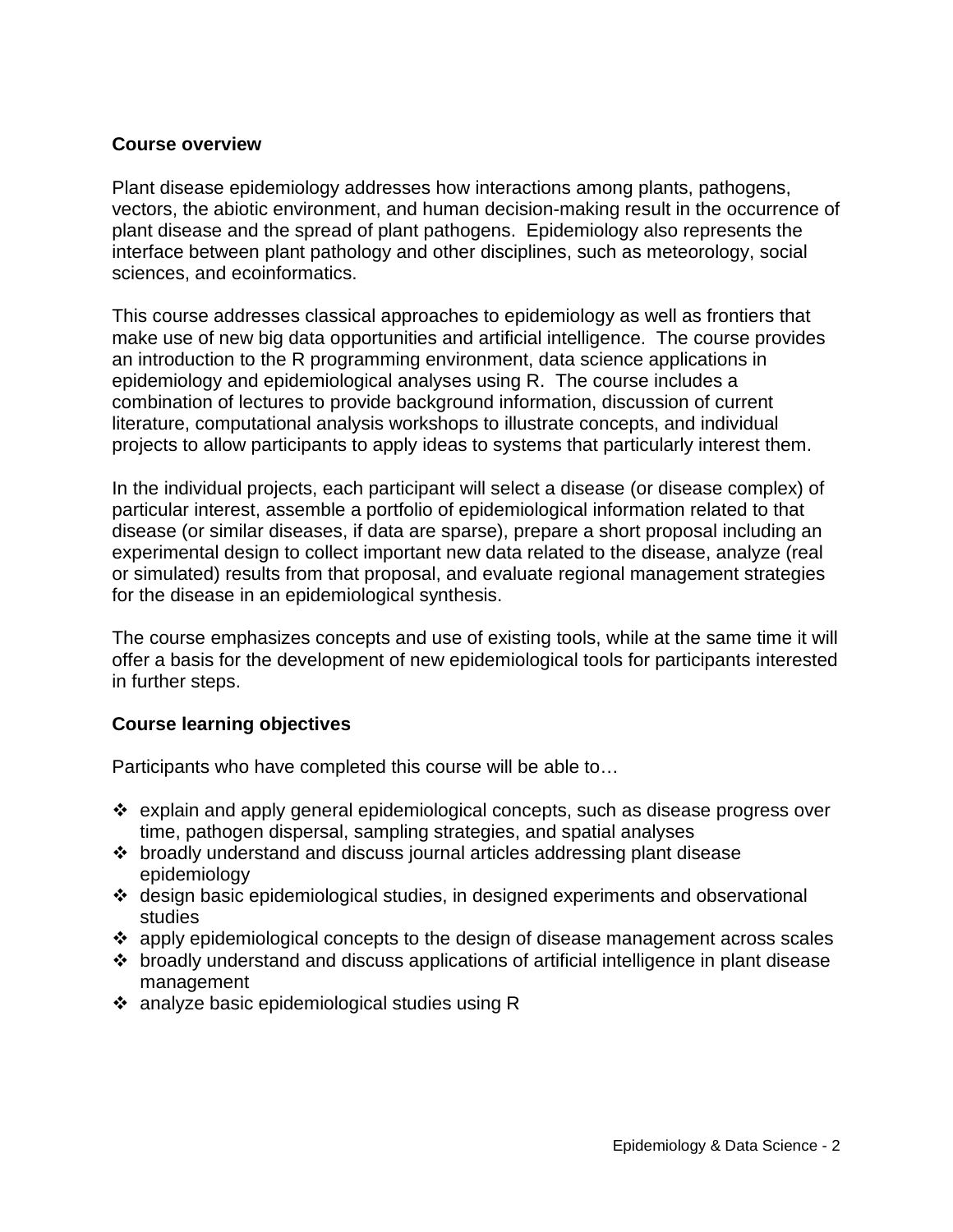# **Course outline** (*as of Aug 26, 2020 – subject to change*)

| <b>Week</b><br>of | <b>Monday</b>                                                                      | Wednesday                                                   | <b>Friday</b>                                                       |
|-------------------|------------------------------------------------------------------------------------|-------------------------------------------------------------|---------------------------------------------------------------------|
| Aug 31            | Intro to epidemiology                                                              | Individual introductions,                                   | Intro to R programming                                              |
|                   | and this course                                                                    | intro to data science                                       | environment I                                                       |
| Sept 7            | ---- LABOR DAY --                                                                  | Intro to R programming<br>environment II (Quiz)             | Disease progress over<br>time                                       |
| Sept 14           | Disease progress over<br>time II, with examples<br>in $R$ (Quiz)                   | Pathogen dispersal I                                        | Pathogen dispersal II,<br>with examples in R<br>(Quiz)              |
| Sept 21           | Sampling<br>epidemiological<br>processes                                           | Simulating sampling<br>strategies in R (Quiz)               | Epidemic networks I                                                 |
| Sept 28           | Epidemic networks II,<br>with examples in R<br>(Quiz)                              | Lessons from COVID-<br>19 for plant disease<br>management I | Lessons from COVID-<br>19 for plant disease<br>management II (Quiz) |
| Oct <sub>5</sub>  | Reproducible<br>epidemiological<br>research                                        | Discussion of project<br>proposal development<br>(Quiz)     | Weather, climate, and<br>disease risk analysis I                    |
| Oct 12            | Weather, climate, and<br>disease risk analysis II,<br>with examples in R<br>(Quiz) | Integrating molecular<br>tools in epidemiology              | Epidemiological<br>perspectives on<br>microbiomes (Quiz)            |
| Oct 19            | <b>Proposal</b><br>presentations                                                   | <b>Proposal</b><br>presentations                            | <b>Proposal</b><br>presentations                                    |
| Oct 26            | <b>Continental epidemics</b>                                                       | Ecoinformatics,                                             | Integrating                                                         |
|                   |                                                                                    | integrating GIS and                                         | socioeconomics in                                                   |
|                   |                                                                                    | spatial analyses, with                                      | epidemiology and                                                    |
|                   |                                                                                    | examples in R (Quiz)                                        | decision support tools                                              |
| Nov <sub>2</sub>  | Artificial intelligence                                                            | Machine learning in                                         | <b>Scientific paper</b>                                             |
|                   | and big data in                                                                    | epidemiology, with                                          | discussion                                                          |
|                   | epidemiology                                                                       | examples in R (Quiz)                                        |                                                                     |
| Nov 9             | Epidemiology in digital                                                            | ---- VETERAN'S DAY --                                       | <b>Scientific paper</b>                                             |
|                   | agriculture                                                                        |                                                             | discussion                                                          |
| Nov 16            | Decision support<br>systems for disease                                            | The value of<br>information (VOI) and                       | <b>Scientific paper</b><br>discussion                               |
|                   | management                                                                         | research priorities                                         |                                                                     |
| <b>Nov 23</b>     | Image analysis in                                                                  | -- -- THANKSGIVING --                                       | ---- THANKSGIVING --                                                |
|                   | epidemiology                                                                       |                                                             |                                                                     |
| <b>Nov 30</b>     | Participant choice topic                                                           | Participant choice topic                                    | <b>Scientific paper</b><br>discussion                               |
| Dec 7             | Participant choice topic                                                           | Participant choice topic                                    | ---- READING DAYS --                                                |
| Dec 14            | Final exams week: Final presentations                                              |                                                             |                                                                     |

Assignments are indicated in the schedule in bold.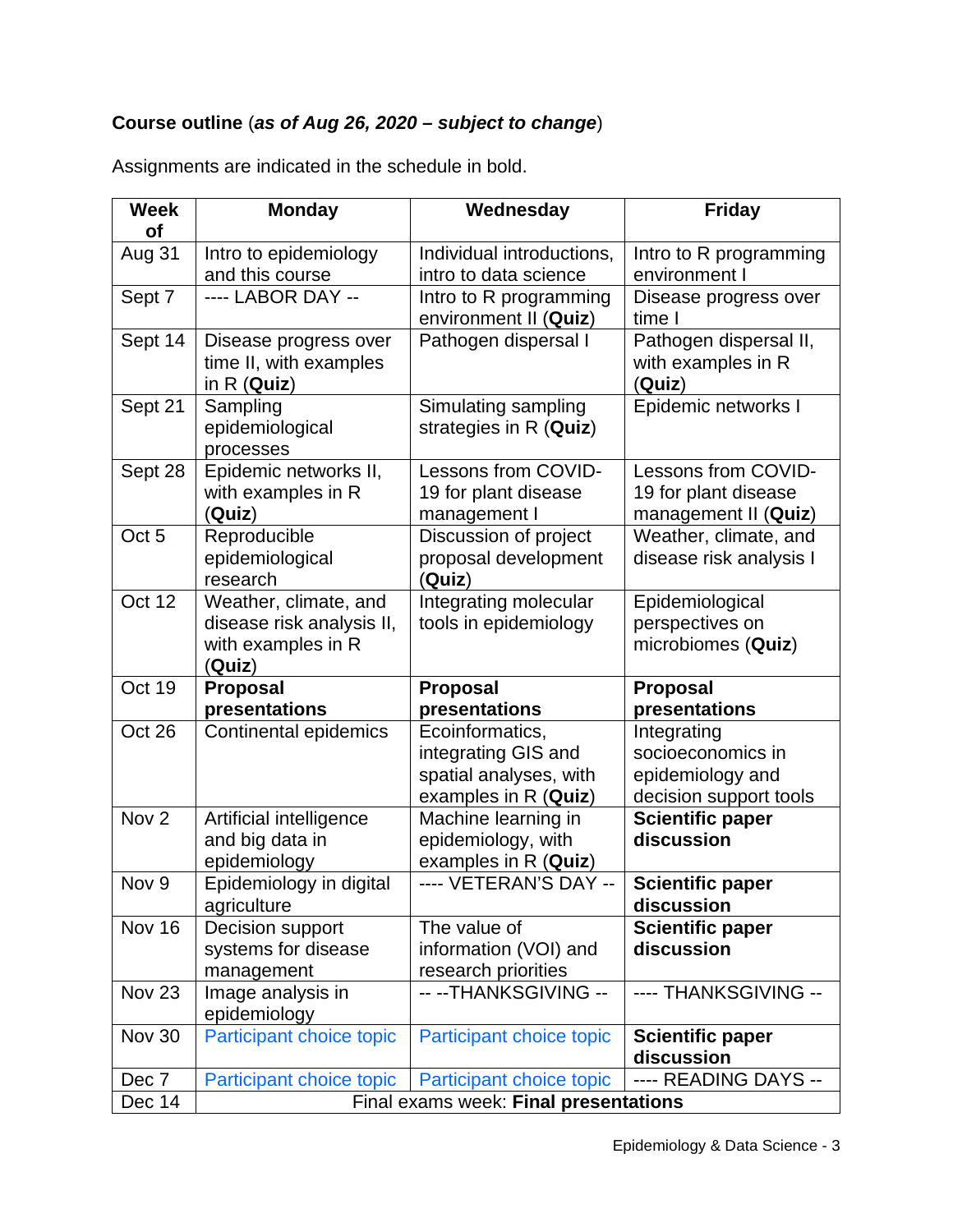# **Grading**

#### *Graduate students (PLP6905)*

20% Class discussions 20% Quizzes 20% Project proposal 10% Journal article presentation and discussion 30% Final project

#### *Undergraduate students (PLP4905)*

20% Class discussions 20% Quizzes 25% Project proposal 35% Final project

Short quizzes over the previous days' topics are given most weeks, for a total of 11 quizzes, to help participants keep up with the course material. The lowest 3 quiz scores will be dropped from the grade, so there is no option to make up quizzes.

The project proposal will give students an opportunity to show how they can apply the course concepts and tools to a disease of particular interest to them.

Each participant in PLP6905 (graduate students) will lead or co-lead a journal article discussion for the group, and other graduate student participants will be expected to contribute to the discussion.

Final projects will be presented and discussed in the class during finals week.

If the grade on an assignment appears incorrect, the process for requesting reconsideration of the grade is to prepare a written statement describing where the error lies, to be turned into the instructor within three days of receiving the grade.

Grades and Grade Points: For information on current UF policies for assigning grade points, see

<https://catalog.ufl.edu/ugrad/current/regulations/info/grades.aspx>

*Grading scale:* 94-100 A; 90-93 A-; 87-89 B+; 84-86 B; 80-83 B-; 77-79 C+; 74-76 C; 70-73 C-; 67-69 D+; 64-66 D; 60-63 D-

#### **Required course materials**

There is no required textbook for this course. Review articles and journal articles for discussion will be provided to the class. The journal articles for which participants will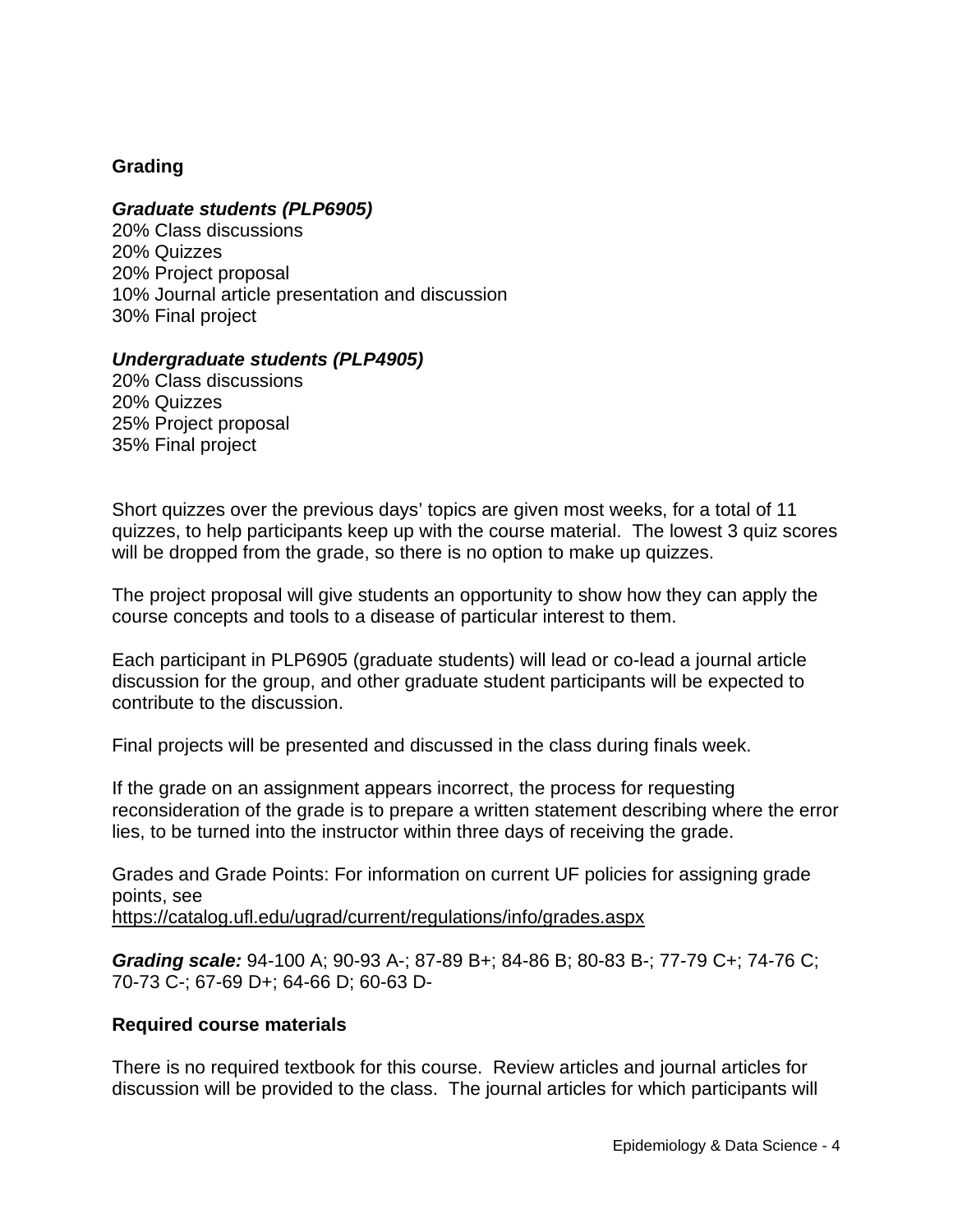lead discussions will be chosen in discussion with the participants, to represent the general topics in the schedule above.

Good general references for plant disease epidemiology include:

Madden, Hughes, & van den Bosch. 2007. The Study of Plant Disease Epidemics. APS Press.

Cooke, Jones, & Kaye, eds. 2006. The Epidemiology of Plant Diseases. Springer

A good reference for data science in R is the following, with a lot of good information available at<http://r4ds.had.co.nz/>

Wickham & Grolemund. 2017. R for Data Science. O'Reilly.

A good general reference for R:

Crawley. 2012. The R Book. Wiley.

A set of useful "cheat sheets" for R: <https://www.rstudio.com/resources/cheatsheets/>

A series of modules with examples of the use of R in plant disease ecology and epidemiology is available through the following link. (Note that as of July 2018 we are in the process of updating these modules.)

#### [http://www.apsnet.org/edcenter/advanced/topics/EcologyAndEpidemiologyInR/Pages/d](http://www.apsnet.org/edcenter/advanced/topics/EcologyAndEpidemiologyInR/Pages/default.aspx) [efault.aspx](http://www.apsnet.org/edcenter/advanced/topics/EcologyAndEpidemiologyInR/Pages/default.aspx)

#### **Garrett's teaching philosophy**

I think of teaching as a process that occurs in a network of people. An individual could create a pretty good learning experience by finding a good set of books and papers on a topic, and trying out some R code on their own. However, this course is designed to offer a fuller experience and more efficient learning by linking participants to key literature, to relevant R packages, and to each other and the instructors through discussions and feedback. Engaging with a group of people interested in a topic can also be a lot of fun and boost creativity.

The course is designed to support participants in engaging with projects, rather than emphasizing testing. The quizzes are intended to provide some structure to help keep people up to date and engaged in the discussions. Most of the course activities will engage knowledge and creativity in developing projects. I will work to help each student develop a project relevant to their current and/or future research.

#### **Attendance and make-up policies**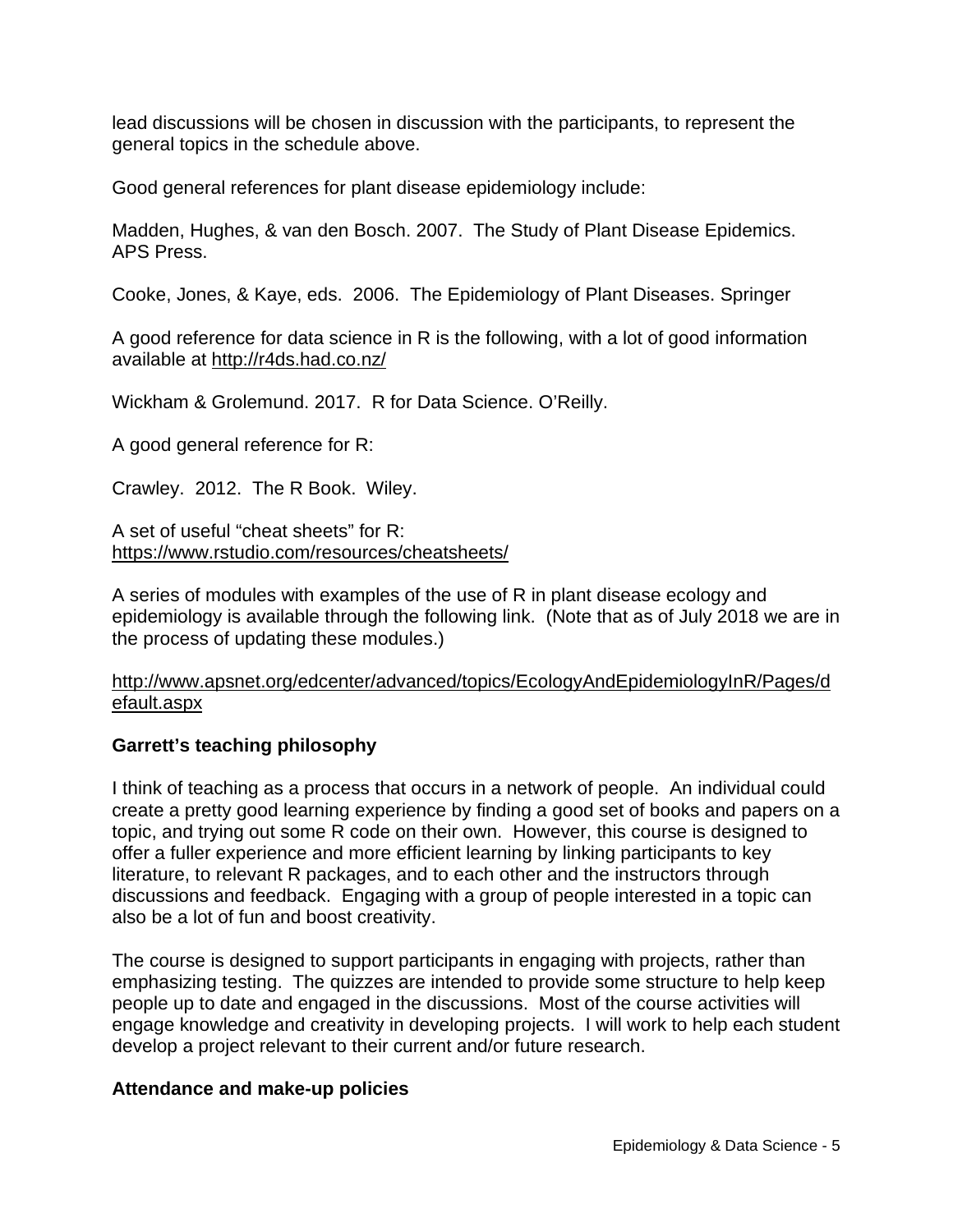This is a synchronous course, to make the most of interactions among participants. Discussion among course participants is an important part of the learning experience, so attendance is required. Three course meetings can be missed without explanation (with the exception of dates when the participant has a particular responsibility, such as leading discussions or presenting). Please alert the instructor if there is a serious health problem or other emergency.

Requirements for class attendance and make-up exams, assignments and other work are consistent with university policies that can be found at: [https://catalog.ufl.edu/ugrad/current/regulations/info/attendance.aspx.](https://catalog.ufl.edu/ugrad/current/regulations/info/attendance.aspx)

# **Recorded class sessions**

Our class sessions may be audio visually recorded for students in the class to refer back and for enrolled students who are unable to attend live. Students who participate with their camera engaged or utilize a profile image are agreeing to have their video or image recorded. If you are unwilling to consent to have your profile or video image recorded, be sure to keep your camera off and do not use a profile image. Likewise, students who un-mute during class and participate orally are agreeing to have their voices recorded. If you are not willing to consent to have your voice recorded during class, you will need to keep your mute button activated and communicate exclusively using the "chat" feature, which allows students to type questions and comments live. The chat will not be recorded or shared. As in all courses, unauthorized recording and unauthorized sharing of recorded materials is prohibited.

#### **Accommodations for Students with Disabilities**

The Disability Resource Center coordinates the needed accommodations of students with disabilities. This includes registering disabilities, recommending academic accommodations within the classroom, accessing special adaptive computer equipment, providing interpretation services and mediating faculty-student disability related issues. Students should first register with the Disability Resource Center at 0001 Reid Hall, 352-392-8565, www.dso.ufl.edu/drc/ and provide appropriate documentation.

#### **On-line course evaluation**

For this course, we will also ask students to anonymously provide some more specific recommendations for making the course as useful and interesting as possible, in both a mid-term survey and a final survey. This will be in addition to the general UF course assessment.

UF Policy: Students are expected to provide professional and respectful feedback on the quality of instruction in this course by completing course evaluations online via GatorEvals. Guidance on how to give feedback in a professional and respectful manner is available at [https://gatorevals.aa.ufl.edu/students/.](https://gatorevals.aa.ufl.edu/students/) Students will be notified when the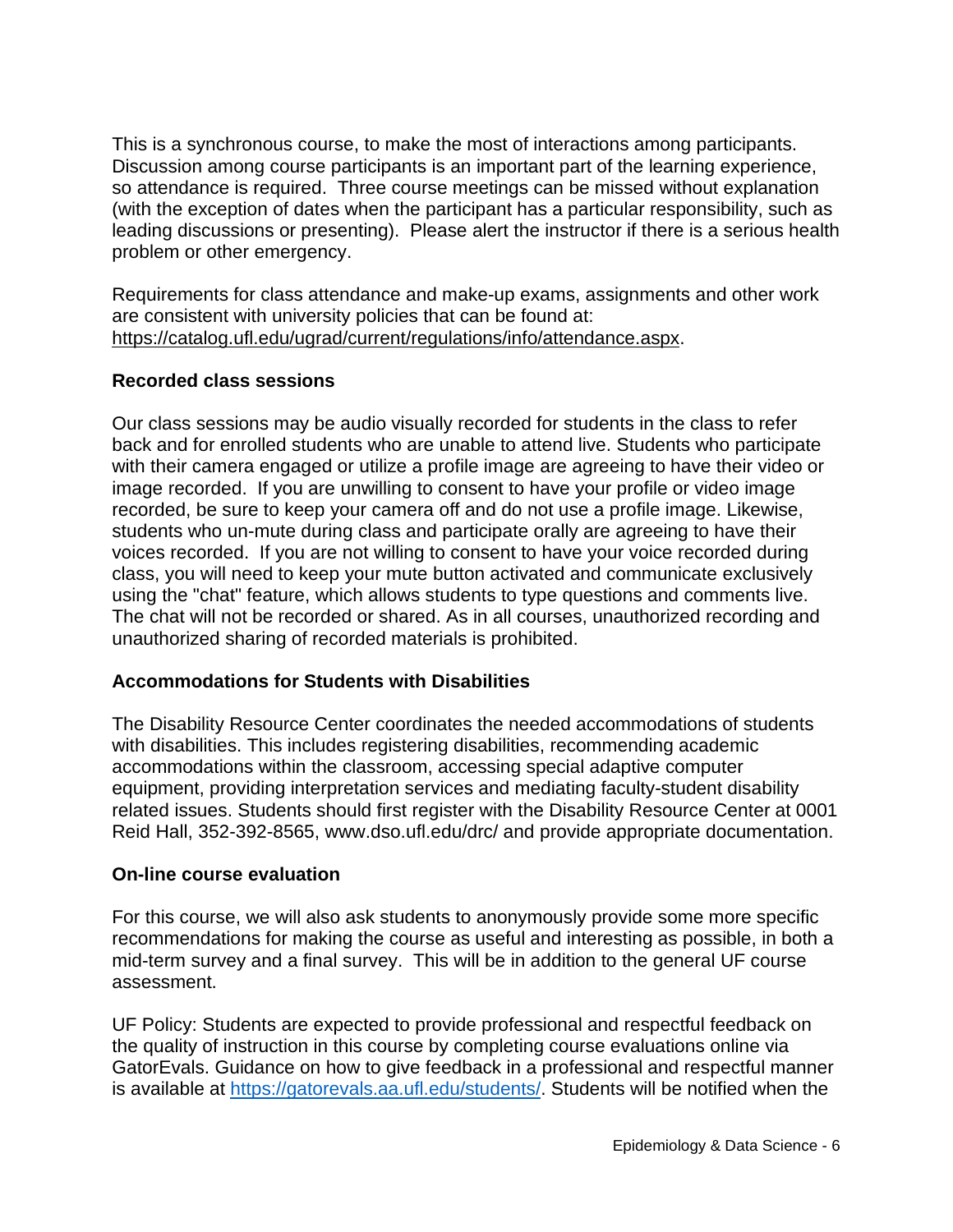evaluation period opens, and can complete evaluations through the email they receive from GatorEvals, in their Canvas course menu under GatorEvals, or via [https://ufl.bluera.com/ufl/.](https://ufl.bluera.com/ufl/) Summaries of course evaluation results are available to students at <https://gatorevals.aa.ufl.edu/public-results/>

# **Materials and supplies fees**

None

# **UF Policy on Academic Honesty**

As a student at the University of Florida, you have committed yourself to uphold the Honor Code, which includes the following pledge: "We, the members of the University of Florida community, pledge to hold ourselves and our peers to the highest standards of honesty and integrity." You are expected to exhibit behavior consistent with this commitment to the UF academic community, and on all work submitted for credit at the University of Florida, the following pledge is either required or implied: "On my honor, I have neither given nor received unauthorized aid in doing this assignment." It is assumed that you will complete all work independently in each course unless the instructor provides explicit permission for you to collaborate on course tasks (e.g. assignments, papers, quizzes, exams). Furthermore, as part of your obligation to uphold the Honor Code, you should report any condition that facilitates academic misconduct to appropriate personnel. It is your individual responsibility to know and comply with all university policies and procedures regarding academic integrity and the Student Honor Code. Violations of the Honor Code at the University of Florida will not be tolerated. Violations will be reported to the Dean of Students Office for consideration of disciplinary action. For more information regarding the Student Honor Code, please see: [http://www.dso.ufl.edu/sccr/process/student-conduct-honor-code.](http://www.dso.ufl.edu/sccr/process/student-conduct-honor-code)

#### **UF Policy on Software Use**

All faculty, staff and students of the university are required and expected to obey the laws and legal agreements governing software use. Failure to do so can lead to monetary damages and/or criminal penalties for the individual violator. Because such violations are also against university policies and rules, disciplinary action will be taken as appropriate.

#### **Campus helping resources**

The university's counseling resources are available for students experiencing personal problems that interfere with their general well-being and/or academic performance. The Counseling & Wellness Center provides confidential counseling services at no cost for students that are currently enrolled with the university.

• University Counseling & Wellness Center, 3190 Radio Road, 352-392-1575, [www.counseling.ufl.edu/cwc/](http://www.counseling.ufl.edu/cwc/)